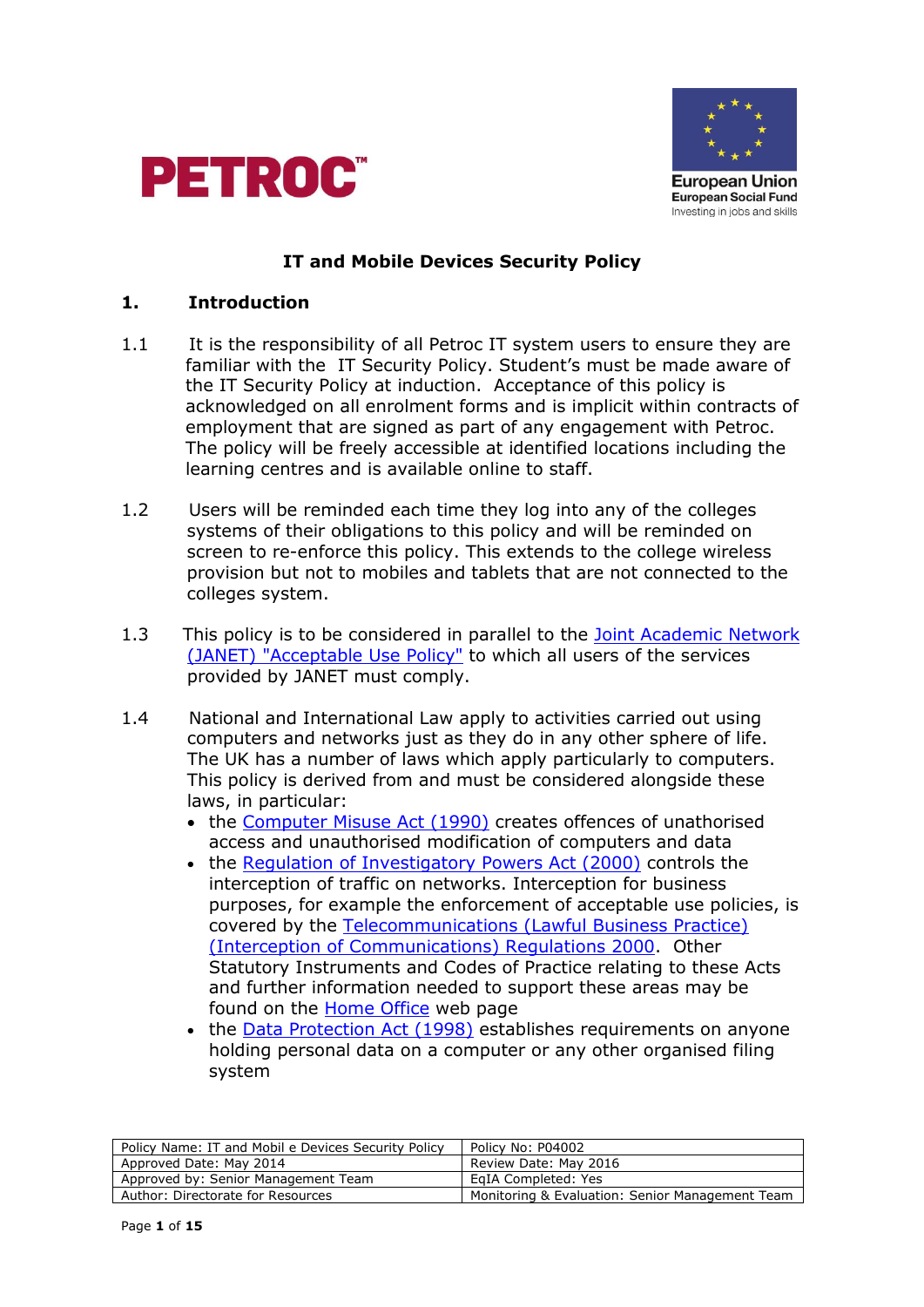• the [Anti-Terrorism, Crime and Security Act \(2001\)](http://www.legislation.gov.uk/ukpga/2001/24/contents) creates a code of practice for retention of communications data

There are also [European laws](http://europa.eu/eu-law/index_en.htm) regarding computer misuse, electronic commerce, data protection, human rights and privacy etc which must be adhered.

## **2. Purpose of the Policy**

- 2.1 The purpose of the Policy is to ensure that all users are aware of their responsibilities and compliance when using any aspect of the college IT System (this includes hardware, software, email and Apps etc). This extends to all user devices including Laptops, Tablets and mobile phones.
- 2.2 The policy aims to ensure that staff and students remain complaint with IT rules and regulations. That all necessary precautions are taken to ensure the security of staff/student data is not compromised.

## **3. General Principles/Procedures**

## **3.1 Usage**

- 3.1.1 Petroc maintains Services to the business such as Internet access, a voiceMail system, a telephone system (including Mobiles), Video Conferencing System, electronic-mail (eMail) system and supports other developing services to assist in the conduct of business within Petroc. These systems, including the equipment and the data stored in them, are and remain at all times, the property of Petroc. This extends to cloud services and that users are reminded that the content placed on them are still under the control of the college. As such, all content generated*,* messages created, sent, received or stored in the system , including Photos and videos, are and remain, the property of the college.
- 3.1.2 VoiceMail, eMail and instant messaging should not be used for the conduct of personal business as laid out in the email section below. This extends to the use of tablets and mobiles phone when used with Instant messaging, social media applications and photo and video software.
- 3.1.3 Petroc reserves the right to retrieve and review any message or Internet derived content composed, sent, or received. It should be noted that even when a message or Internet derived content is deleted or erased, it is still possible to recreate it; therefore, ultimate privacy of communications is not guaranteed to anyone.

| Policy Name: IT and Mobil e Devices Security Policy | Policy No: P04002                               |
|-----------------------------------------------------|-------------------------------------------------|
| Approved Date: May 2014                             | Review Date: May 2016                           |
| Approved by: Senior Management Team                 | EaIA Completed: Yes                             |
| Author: Directorate for Resources                   | Monitoring & Evaluation: Senior Management Team |
|                                                     |                                                 |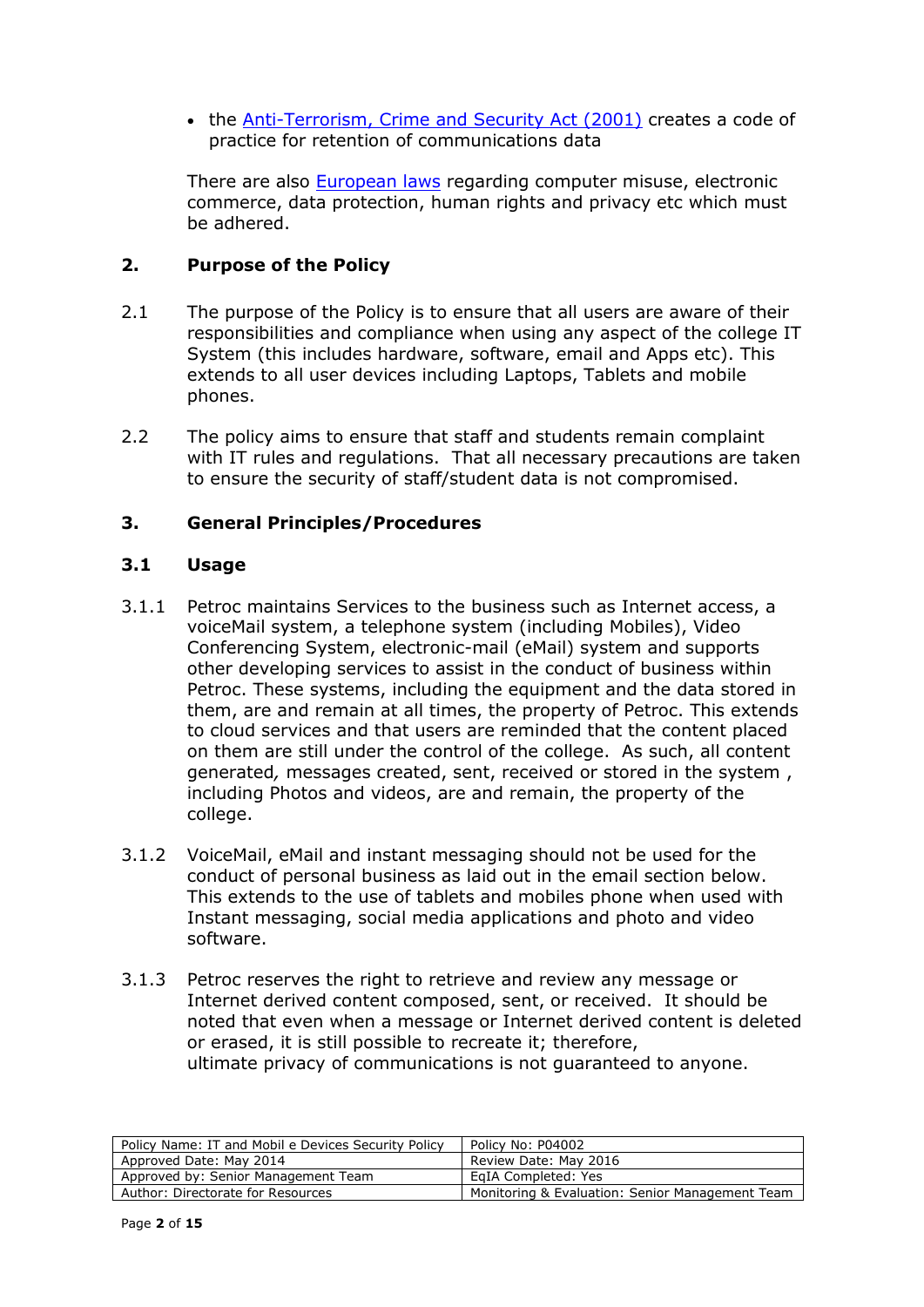While voicemail and eMail may accommodate the use of passwords for security confidentiality cannot be assured. Messages, Internet and any content on college devices may be reviewed by someone other than the intended recipient.

- 3.1.4 Whilst passwords must not normally be revealed to anyone, they may be made known to a College authority if required but will never be asked for via email or other non verbal method. Detailed information regarding passwords can be found below.
- 3.1.5 Internet content and communications may not contain content that may reasonably be considered offensive or disruptive to any employee or learner. Offensive content would include, but would not be limited to, sexual comments, or images, racial slurs, gender-specific comments, or any comments that would offend someone on the basis of their age, sexual orientation, religious or political beliefs, national origin, or disability. This is not only in accordance with legal requirements but also the philosophy of the college.
- 3.1.6 Excessive usage will be monitored on all services that are offered to users this extends to Mobile Phones as well as the general storage and bandwidth.
- 3.1.7 Damage to college assets accidentally or otherwise including laptops , tablets and or Mobile Phones will be reported to the Director of Resources immediately.
- 3.1.8 Use of college devices outside of normal operating practices is forbidden, this includes the use of mobiles, laptops and tablets. Devices should only be used whilst it is safe to do so (i.e not whilst driving) and should be used solely for the purpose of work.
- 3.1.9 All loses or damage are to be reported to IT Services immediately who will assess the costs and report directly to the Director of Resources.
- 3.1.10 IT Services will maintain an overall contract for use of IT and that no member of staff should make any formal contract without consulting IT Services first for anything IT related including mobile phone contracts.
- 3.1.11 Petroc has a standard disclaimer which must be included with all eMail communications (Disclaimer can be found in Appendix 1).

# **3.2 Email Usage/Storage (see appendix 2)**

3.2.1 This section relates to the use of Petroc's email Services, for the purpose of sending or receiving email messages and attachments as part of delivering the aims and objectives of the college. This includes the use of any IT facilities, including hardware, software and networks, provided by Petroc in order to meet these aims and objectives.

| Policy Name: IT and Mobil e Devices Security Policy | Policy No: P04002                               |
|-----------------------------------------------------|-------------------------------------------------|
| Approved Date: May 2014                             | Review Date: May 2016                           |
| Approved by: Senior Management Team                 | EaIA Completed: Yes                             |
| Author: Directorate for Resources                   | Monitoring & Evaluation: Senior Management Team |
|                                                     |                                                 |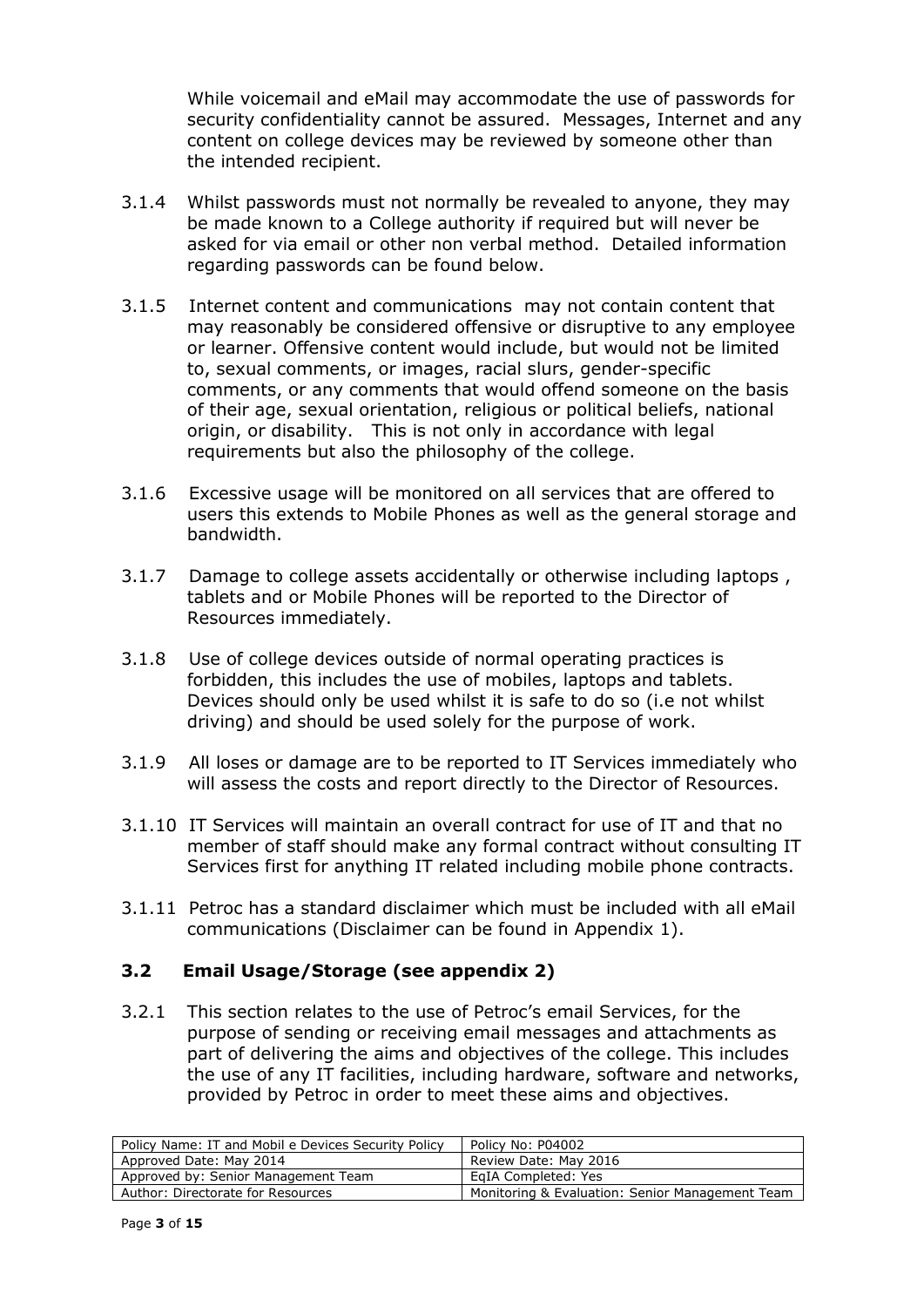- 3.2.2 The scope of this policy does not extend to the language and usage of email and or social media as a method of communication which is part of a wider communications and social media strategy. Users are asked to refer to the Social Media and Networking Policy for specific details regarding social media protocol.
- 3.2.3 Petroc has agreed that the maximum size limit for all users' email boxes aggregated together will be 400MB. This enables Petroc to maintain, monitor and ensure that there is no excessive burden on college resources – more storage space = more cost. In order to maintain this IT Services will ensure that:
	- users will receive alerts when their total e-mail box size reaches 85% (348Mb) and 95% (389Mb) of the upper limits
	- once the upper limit is breached all further incoming email will be returned to sender accompanied by the message "Your email could not be received by your intended recipient due to email box limitations" As soon as the mailbox is reduced within its size limits the bar is lifted. All returned e-mails will need to be re-sent if they are still relevant
- 3.2.4 Users are advised not to store excessive and unwanted emails within Outlook. This includes emails with attachments. These type of emails impact particularly on the email storage system and as a consequence further support services such as backup and recovery are also affected.
- 3.2.5 Users are advised to proactively delete or archive on a regular basis in order to keep the email systems working effectively and to work within the norms laid out above.
- 3.2.6 The email system is for Petroc business use only. The College has, in the past, allowed reasonable use of email for personal use if certain guidelines were adhered to. However, there are significant issues surround legal aspects of liability when using college emails for personal use. With this in mind the college will not support the use of college emails for personal use in the future.
- 3.2.7 Personal use is defined as email that does not have a direct relevance or need to the business. This includes the use of College email for registration to shopping sites, social networking sites and other sites that require an email for registration outside of business use.
- 3.2.8 If however, you need to buy online for Petroc as part of your work then please register with IT Services that you are doing so.
- 3.2.9 Petroc reserve the right to block any emails which are not related to the business of the college or are deemed a security risk in order to protect our systems for the majority of our users.

| Policy No: P04002                               |
|-------------------------------------------------|
| Review Date: May 2016                           |
| EgIA Completed: Yes                             |
| Monitoring & Evaluation: Senior Management Team |
|                                                 |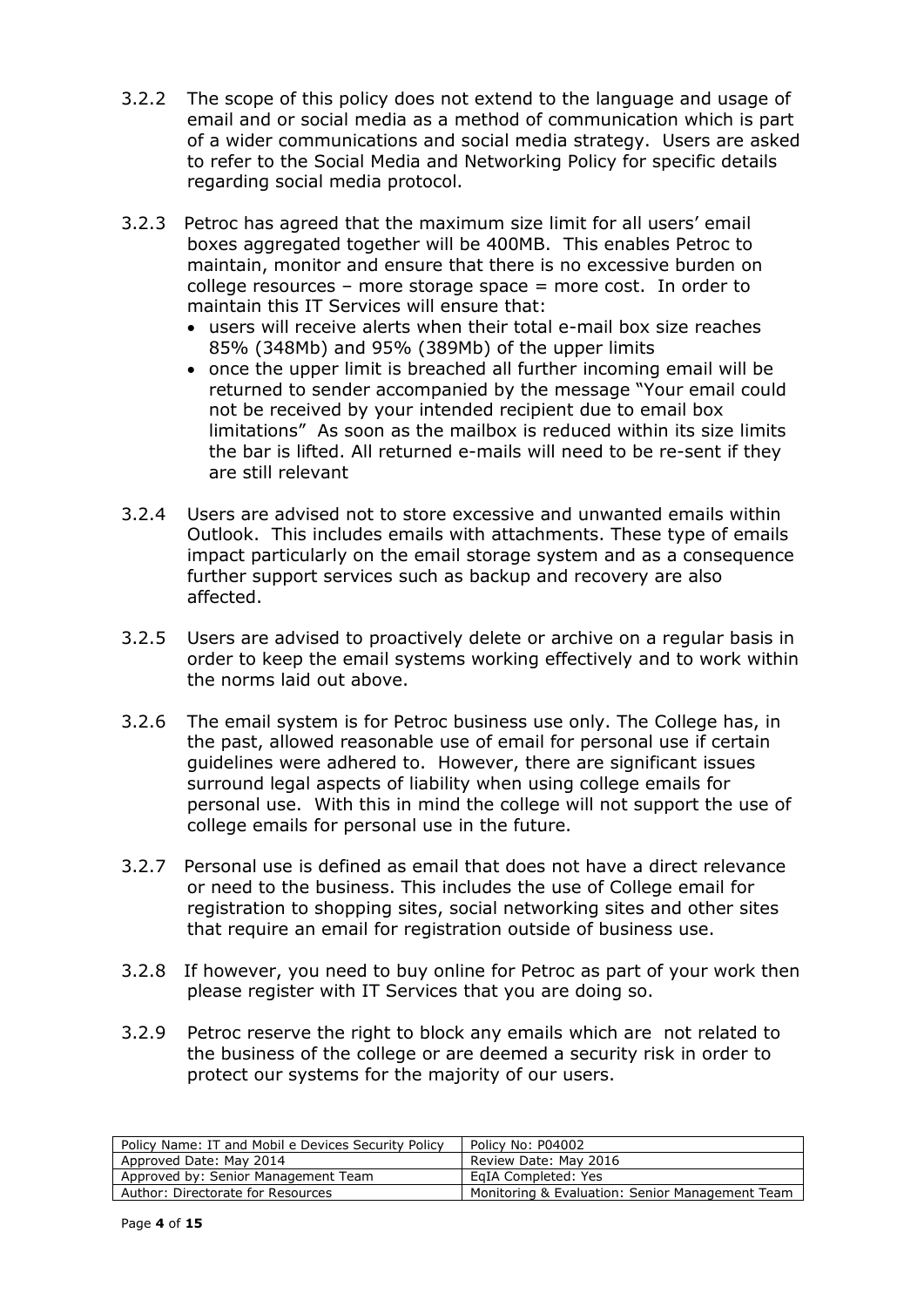- 3.2.10 Petroc cannot support any issue relating to the use of email for personal use and will perform actions necessary to secure the college systems from malicious actions if deemed necessary. This may include the blocking of incoming email from certain destinations. Petroc will not accept liability for use of email accounts for anything other than business use.
- 3.2.11 IT Services continue to provide a secure filtered system which reduces the number of malicious emails arriving on our systems from outside of the college. These emails contain a variety of malicious attachments such as viruses, Malware and other known or unknown security attachments. The amount of emails arriving at the college email system continues to grow and IT Services will continue to proactively provide this service in order to protect the business from any denial of service or malicious activity and ensure the promotion of good Business Continuity.
- 3.2.12 Any email containing confidential information should be avoided. However, if the user must send the data by email then it is recommended that the information is secured by including it in a Microsoft Word or Excel file and protecting it with a password. Then provide the recipient with the password by means of other communication, for instance by telephone, in each case the user must adhere to strict Data Protection rules and policies and is advised to consult the colleges Data Protection officer.
- 3.2.13 Users must have no expectation of privacy in anything they create, store or receive on the College's computer system as it will be deemed for business purposes. Emails can be monitored without prior notification if Petroc deems this necessary or is directed by any government agency as part of an investigation. If there is evidence that a user is not adhering to the guidelines or laws set out in this policy, Petroc reserves the right to take disciplinary action, including termination and/or legal action.

# **3.3 User Agreement (Acceptable Use)**

- 3.3.1 The *User Agreement* should be acknowledged on all enrolment forms/learning contracts, employment contracts and included in the Student Handbook, Staff Handbook and emphasised in Student and Staff Induction Programmes. The following procedures/guidelines must be highlighted to all staff and students when using Petroc's IT systems:
	- access to services which present material which might offend the public sense of decency, is considered an inappropriate use of college resources. Users are warned that such access is seen as a disciplinary offence and systems are in place to monitor any such activity

| Policy Name: IT and Mobil e Devices Security Policy | Policy No: P04002                               |
|-----------------------------------------------------|-------------------------------------------------|
| Approved Date: May 2014                             | Review Date: May 2016                           |
| Approved by: Senior Management Team                 | EaIA Completed: Yes                             |
| Author: Directorate for Resources                   | Monitoring & Evaluation: Senior Management Team |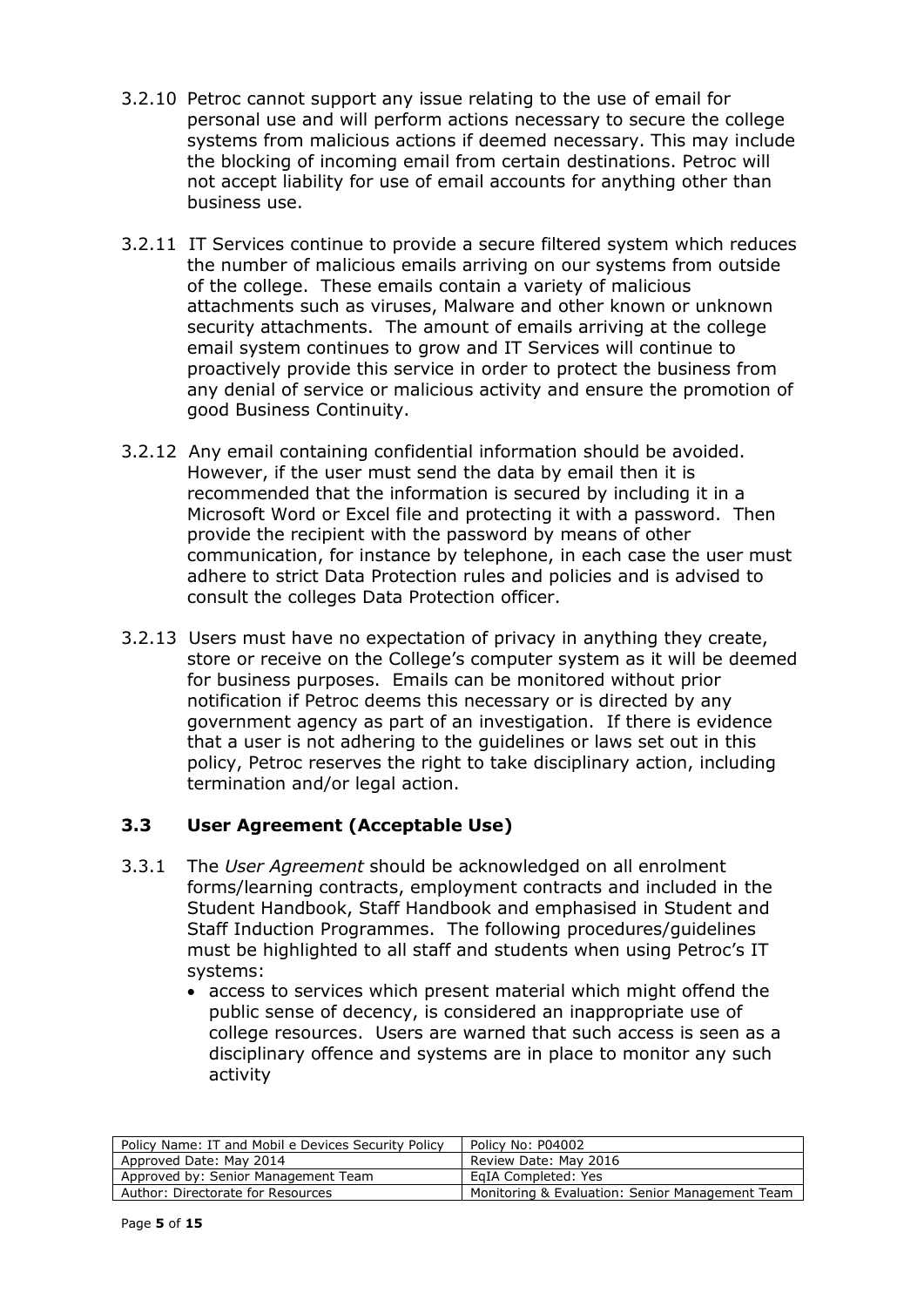- no communication is to be created or sent which may constitute intimidating, hostile or offensive material on the basis of race, colour, creed, religion, national origin, age, sex, marital status, lawful alien status, non job related physical or mental disability, veteran status, sexual orientation or other basis prohibited by law. The college's policy against sexual or other harassment applies fully to all communications, including same sex harassment
- $\bullet$  if you use the system in ways that are judged excessive, wasteful, or unauthorised, or put the college in a position if risk, you may be subject to loss of access and appropriate disciplinary procedures
- employees learning of any misuse of the Internet, voice-mail, eMail or instant messaging systems or violations of this policy are obliged to notify IT Services immediately
- all users must acknowledge acceptance of these guidelines before their account is activated
- Petroc's policies regarding Employee Standards of Conduct, Conflict of Interest, Equal Opportunity and Data Protection also apply to electronic messages, telephone messages including voice-mail, and other internal and external electronic communications, including, but not limited to,Mobile Phone use, computer Bulletin Boards, Newsgroups, the Intranet, Internet and Instant Messaging
- transmitted communications are to be created, handled, distributed, and stored with the same care as any other business document. This includes complying with information-access rules, accessing information only for legitimate business purposes, and protecting information from access by unauthorised persons
- users must be aware that these systems, and the information stored within them, are the property of Petroc and are to be used only for Petroc-approved activities. Petroc maintains the right to monitor the operation of these systems, while respecting privacy, either in response to information about a specific threat, or generally because of a perceived situation
- users are advised that Petroc may have a legal obligation to both obtain evidence and pass on information derived from the college's IT systems, as necessary in order to assist an investigation by a law enforcement agency
- users of Petroc's computer systems must appreciate that confidentiality cannot be assured when transmitting information either on the colleges network or via mobile communications where they are owned by the college
- users must acknowledge that in order for Petroc's IT systems to be maintained and supported effectively, Systems Administrators will have access to individual user's directories, folders and files. Such access is regulated by [Petroc's Systems Administrator's Charter.](https://oncampus.petroc.ac.uk/information/7/rm_policies.htm) A hard copy of this charter is available for users to view online. IT Services will always ask for permission to access a users directory and files or get approval from a senior manager

| Policy Name: IT and Mobil e Devices Security Policy | Policy No: P04002                               |
|-----------------------------------------------------|-------------------------------------------------|
| Approved Date: May 2014                             | Review Date: May 2016                           |
| Approved by: Senior Management Team                 | EaIA Completed: Yes                             |
| Author: Directorate for Resources                   | Monitoring & Evaluation: Senior Management Team |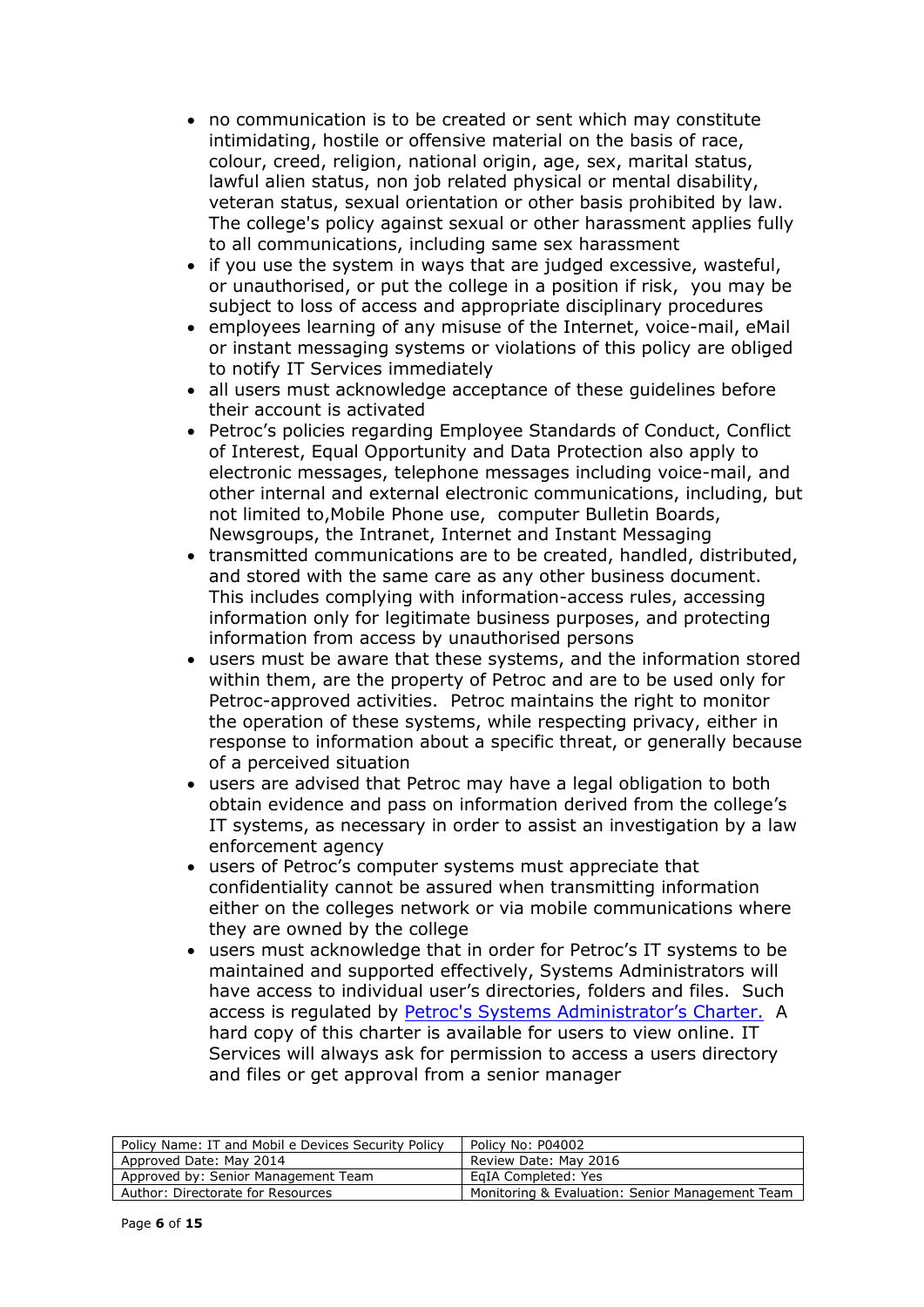- Petroc's prohibition of derogatory and offensive comments also applies to messages communicated through these systems including mobile phone systems. Special care should be given to ensure that the style and tone of messages are appropriate
- every effort should be made to send messages only to those who "need to know"
- employees are responsible for using these systems appropriately. Inappropriate use could result in disciplinary action
- unauthorised access to, copying, alteration or interference with computers and computer programs or data is prohibited. Users must not make or use unauthorised copies of copyrighted software. (see footnote: software piracy)
- the use of one user's computer system account by another user is expressly forbidden
- misuse of this college's IT systems by a user which results in cost to this college will result in those costs being charged to the user. Such costs will be a minimum of £25.00 and have no upper limit
- users must never divulge any personal or college security information by email irrespective of who requests it
- users who are responsible for other staff, line managers for example, must never request personal security information of their staff by email
- users responding to web sites that request usernames and passwords must check carefully that the URL (address) is that of the web site they believe it to be
- users must only respond to trusted web sites with personal security information where the URL (address) is prefixed **https://** to ensure a secure transaction

 An abbreviated version of the above can be found in Appendix 3 – it is suggested that this is issued to students prior to the use of college IT systems.

# **3.4 Software Piracy**

- 3.4.1 Software Piracy is the act of using illegally copied software without the permission of the copyright owners and contrary to their licensing arrangements.
- 3.4.2 Only software which has been purchased or licensed in some other way by the college, albeit through Petrocs normal purchasing arrangements, may be installed and used on Petroc's equipment.
- 3.4.3 Only software which meets the above criteria and which has been procured with a multi-user licence may be installed on Petroc's networks, multi-terminal mini computers or copied to be used by more than one user simultaneously.

| Policy Name: IT and Mobil e Devices Security Policy | Policy No: P04002                               |
|-----------------------------------------------------|-------------------------------------------------|
| Approved Date: May 2014                             | Review Date: May 2016                           |
| Approved by: Senior Management Team                 | EaIA Completed: Yes                             |
| Author: Directorate for Resources                   | Monitoring & Evaluation: Senior Management Team |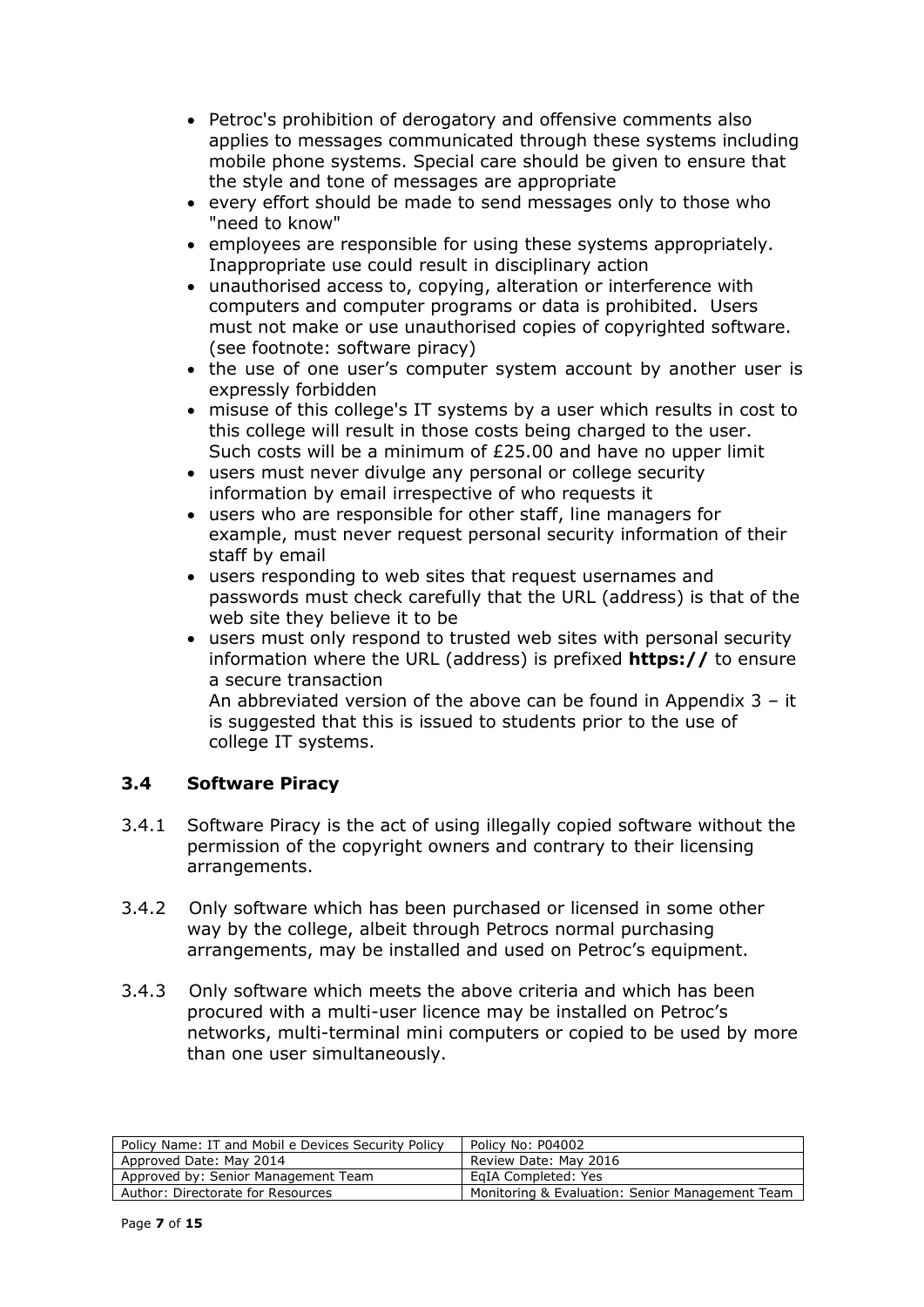- 3.4.4 User's own software may not be loaded on to any of the college systems, this includes tablets and mobile phones.
- 3.4.5 Petroc's software may not be copied or moved from Petroc's computer media by any means, in any form other than for the purposes of security backups unless the college is licensed by the software licensor to permit such action. Users must obtain the permission of IT Services before making copies or moving software from Petroc's media. (In the case of security backups it is prudent to store backup media in a different location to the original i.e. another college room or building).

### **3.5 Password Guidelines/Procedure (See Appendix 4)**

- 3.5.1 Passwords are an important aspect of computer security. They are the front line of protection for user accounts. A poorly chosen password may result in the compromise of a College's entire corporate network. As such, all College employees (including contractors and vendors with access to College systems) are responsible for taking the appropriate steps, as outlined below, to select and secure their passwords. Students are advised to follow similar guidelines to secure and take responsibility for their own IT security both at the College and at Home. All users are advised to be aware of social engineering (the manipulation of people into divulging confidential information for the purpose of fraud or system access) and not to reveal any details to anyone via electronic and/or verbal communications which would compromise the college systems.
- 3.5.2 The aim of this section of the policy is to provide a standard for the creation of strong passwords, the protection of those passwords, and the frequency of change of passwords as identified in the Colleges Audit Reports. The policy is, of course, based on the best "good practice" in Information Technology today.
- 3.5.3 The Policy applies to anyone who has or is responsible for an account (or any form of access that supports or requires a password) on any system that resides at any College facility, has access to the College network, or stores any non-public College information.
- 3.5.4 All system-level passwords (e.g., root, domain admin, application administration accounts i.e. Financial, Student Records, etc.) must be changed at least every 30 days.
	- all user-level passwords (e.g. email, web, desktop computer, etc) must be changed every 30 days
	- user accounts that have system-level privileges granted through group memberships or programs such as "sudo" must have a unique password that is different from all other accounts held by that user

| Policy Name: IT and Mobil e Devices Security Policy | Policy No: P04002                               |
|-----------------------------------------------------|-------------------------------------------------|
| Approved Date: May 2014                             | Review Date: May 2016                           |
| Approved by: Senior Management Team                 | EaIA Completed: Yes                             |
| Author: Directorate for Resources                   | Monitoring & Evaluation: Senior Management Team |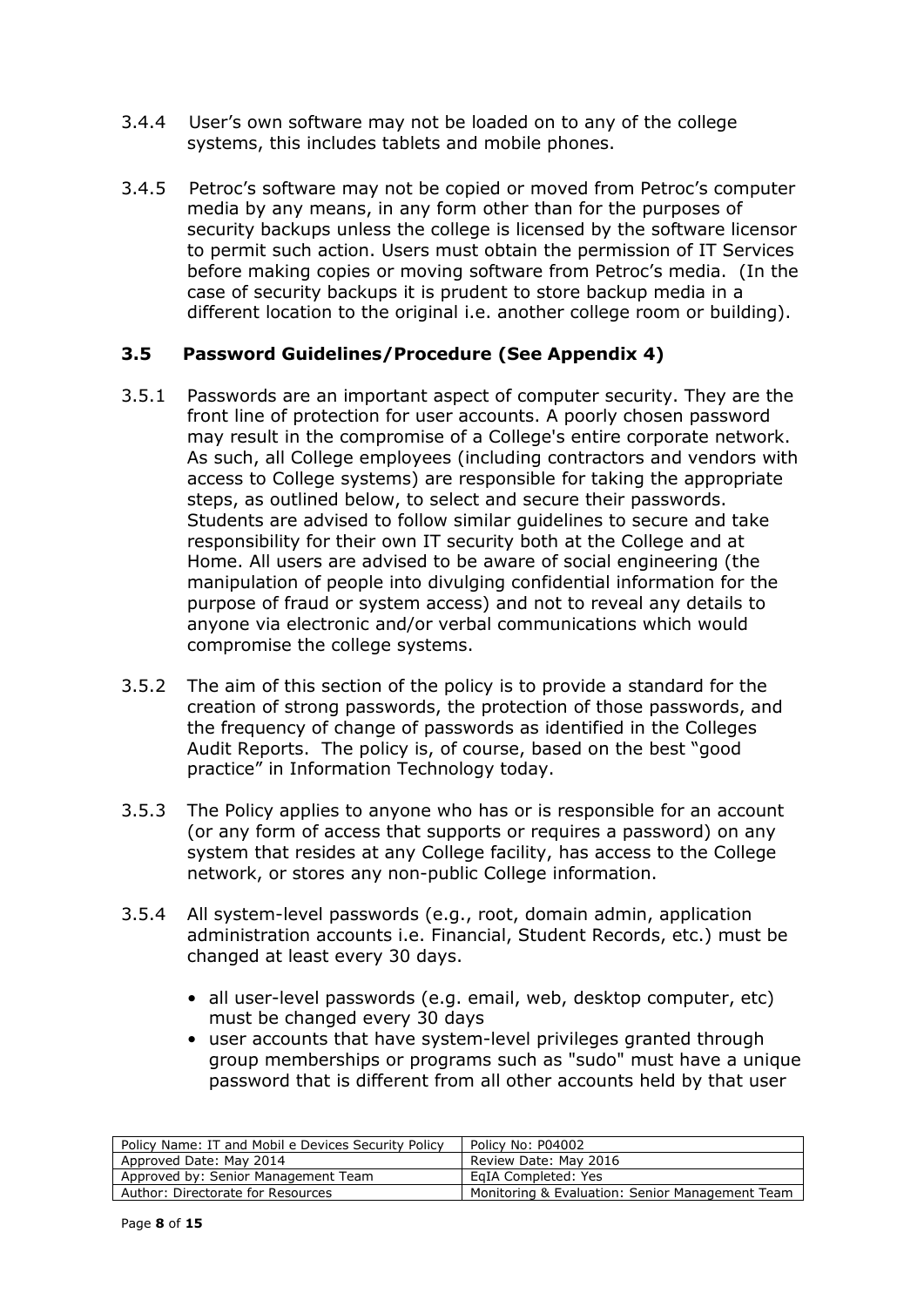- users will be allowed a password history of 3. This means an allowance will be made to record 3 passwords that have previously been used and could be used again. This will be done automatically by the system
- password complexity is required and this is to be achieved through a combination of a minimum of 8 characters, using both uppercase and lowercase and 1 number
- $\bullet$  the password minimum age will be set at 5 days. This, with the password history, means that the user is unable to go back to an original password for 15 days
- accounts will be locked after 4 failed attempts to access an account
- passwords must not be inserted into email messages or other forms of electronic communication.
- 3.5.5 Passwords are used for various purposes at College. Some of the more common uses include: user level accounts, web accounts, email accounts, screen saver protection, voicemail password, and local router logins. Everyone should be aware of how to select strong passwords.
- 3.5.6 Do not use the same password for College accounts as for other non-College access (e.g., personal ISP account, Bank Accounts etc.). Where possible, don't use the same password for various College access needs. For example, select one password for the financial systems and a separate password for IT and security systems. Do not share passwords with anyone, including administrative assistants. All passwords are to be treated as sensitive, confidential Business information.
- 3.5.7 Users are asked to refer anyone requesting their password to IT Services or refer the individual to this Policy (which stresses that an individual's password should not be given out). Do not use the "Remember Password" feature on applications (e.g., Internet Explorer, Outlook, Firefox or Safari).
- 3.5.8 Users are advised not to write passwords down and store them anywhere in the office. Do not store passwords in a file on ANY computer system (including Palm Pilots smart phones or similar devices such as tablets) without encryption.
- 3.5.9 The recommended change interval for passwords is every 30 Days as indicated above. Users will be informed when this is due by a message on the screen when they log in. If an account or password is suspected to have been compromised, report the incident to IT Services and change all passwords, including personal ones.

| Policy Name: IT and Mobil e Devices Security Policy | Policy No: P04002                               |
|-----------------------------------------------------|-------------------------------------------------|
| Approved Date: May 2014                             | Review Date: May 2016                           |
| Approved by: Senior Management Team                 | EaIA Completed: Yes                             |
| Author: Directorate for Resources                   | Monitoring & Evaluation: Senior Management Team |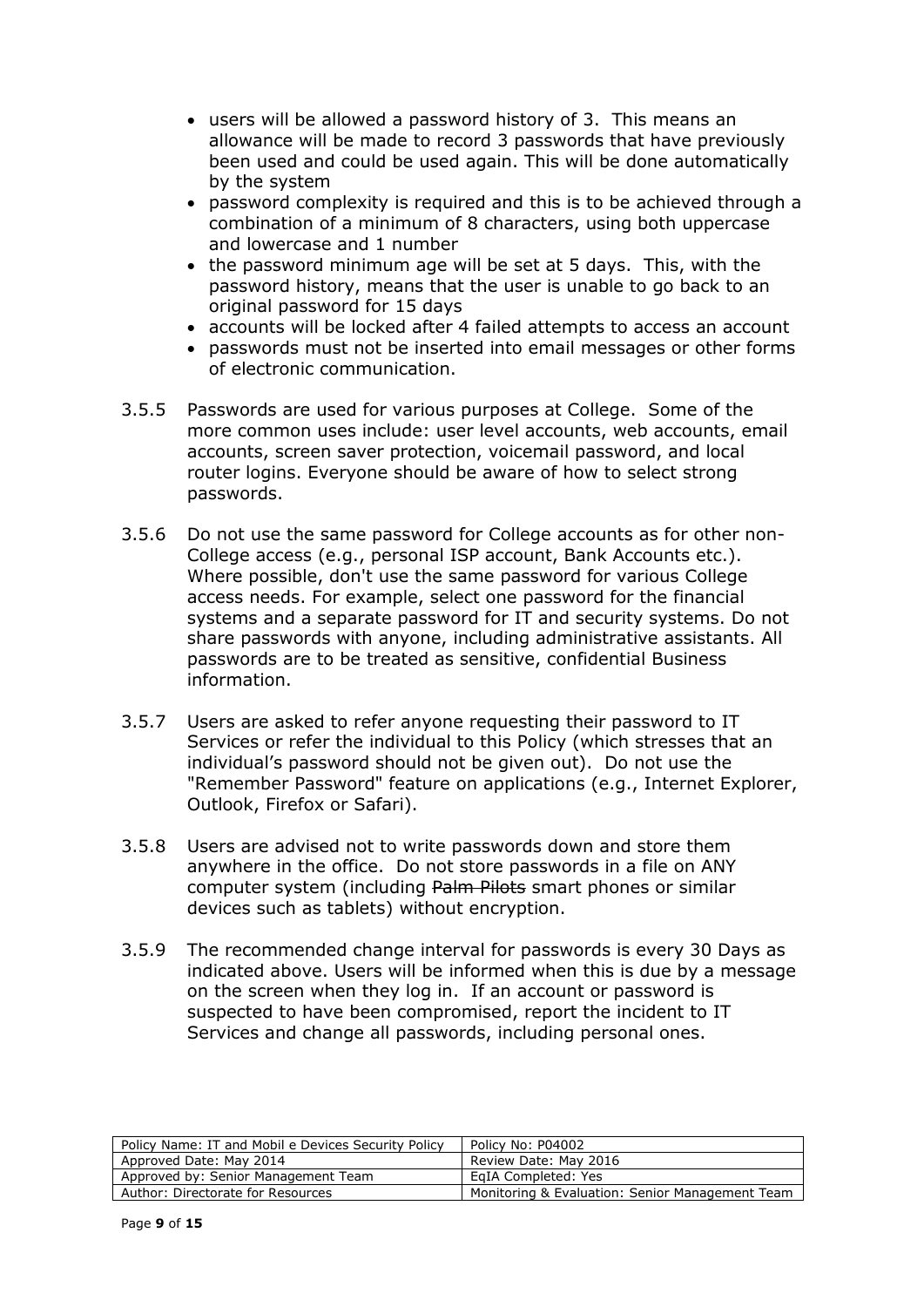### **4. Monitoring and Review**

- 4.1 The Director for Resources and Head of IT are responsible overall for the implementation of the Policy.
- 4.2 As a general rule the Policy will be reviewed every two years. However, Petroc reserves the right to amend the policy at its discretion and in accordance with the relevant legal regulations/laws.
- 4.3The policy will be approved and monitored through SMT meetings.

| Policy Name: IT and Mobil e Devices Security Policy | Policy No: P04002                               |
|-----------------------------------------------------|-------------------------------------------------|
| Approved Date: May 2014                             | Review Date: May 2016                           |
| Approved by: Senior Management Team                 | EaIA Completed: Yes                             |
| Author: Directorate for Resources                   | Monitoring & Evaluation: Senior Management Team |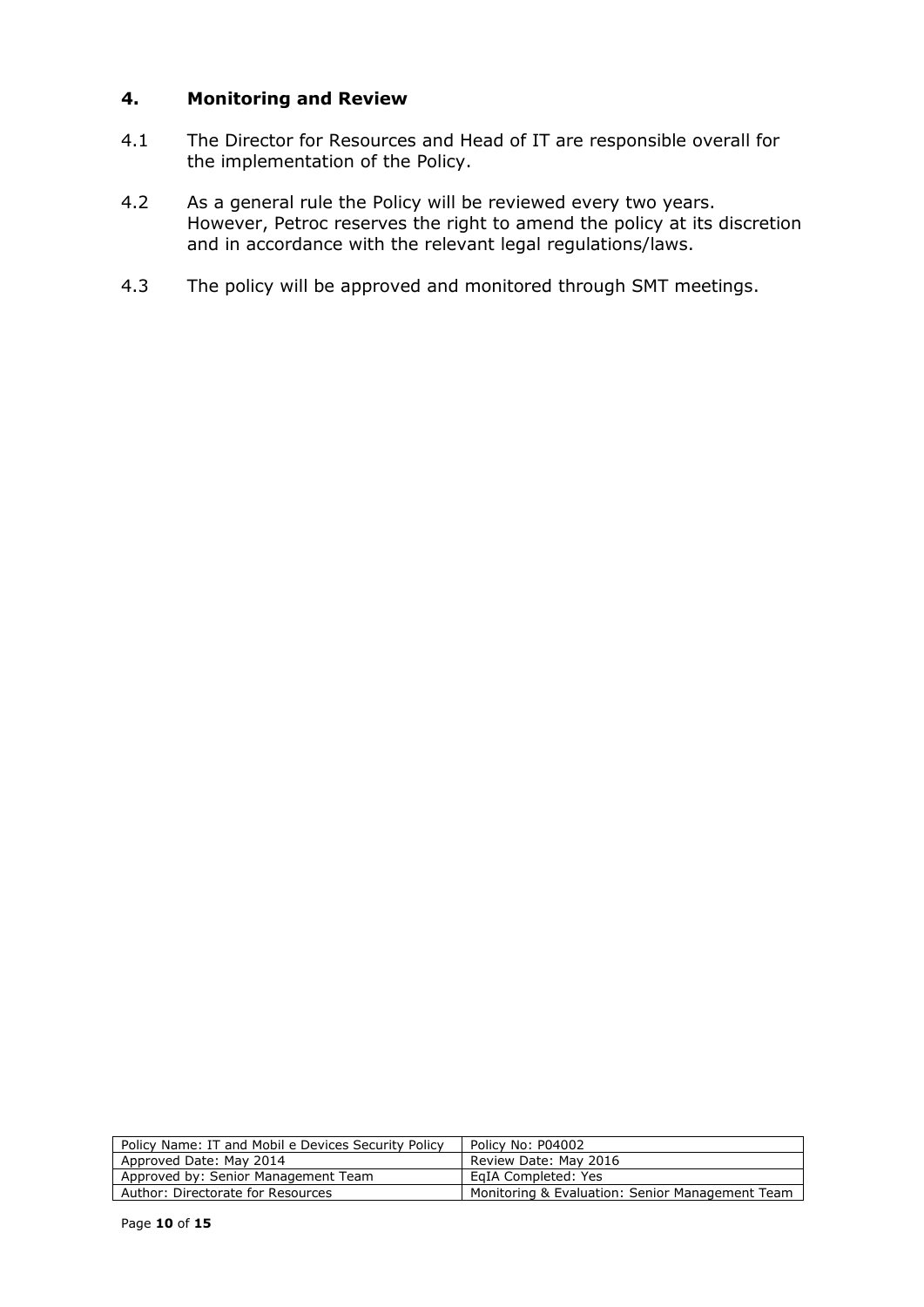## **Email Disclaimer**

DISCLAIMER - Any opinions expressed in this communication are those of the individual and not necessarily Petroc. This communication and any files transmitted with it, including replies and forwarded copies (which may contain alterations) subsequently transmitted from the College are solely for the use of the intended recipient. It may contain material protected by attorney-client privilege. If you are not the intended recipient or the person responsible for delivering to the intended recipient, be advised that you have received this communication in error and that any use is strictly prohibited. If you have received this communication in error please notify the College by telephone on  $+44$  (0)1271 345291 or via email to [postbox@petroc.ac.uk,](mailto:postbox@petroc.ac.uk) including a copy of this message. Please then destroy this email and any copies of it.

This message has been scanned for malware by Websense. [www.websense.com](http://www.websense.com/)

| Policy No: P04002                               |
|-------------------------------------------------|
| Review Date: May 2016                           |
| EgIA Completed: Yes                             |
| Monitoring & Evaluation: Senior Management Team |
|                                                 |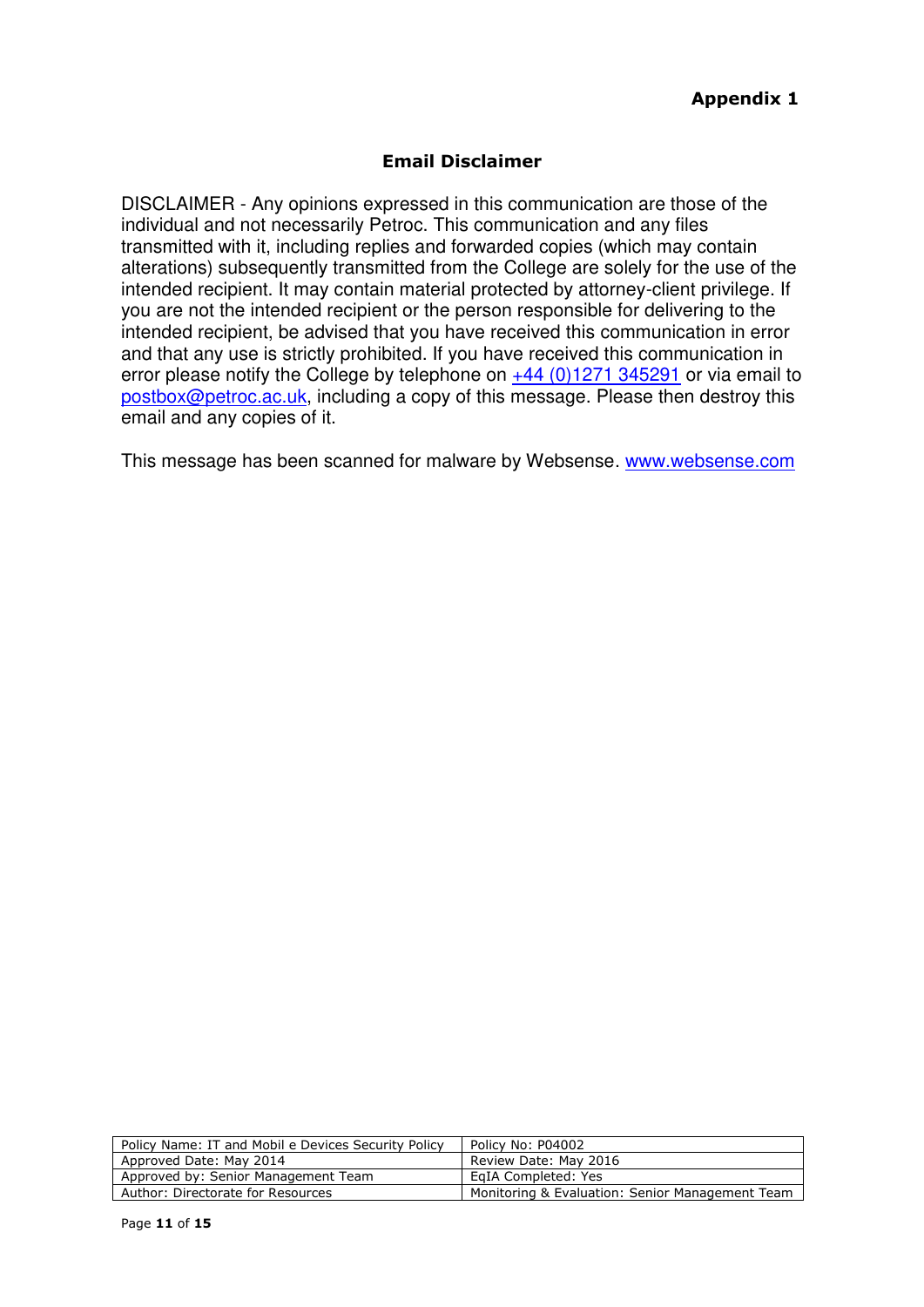## **Using Email Procedure - Best Practice**

### **DO…**

- always use the font Verdana and font size 10
- have a standard signature with your name, job title, contact details etc (this can be set up in the main screen of Outlook and clicking on Tools – Options – Mail Format – Signature)

(full instructions can be found in the Marketing area of On-Campus – Petroc Templates)

| <b>BARNSTAPLE</b>                                                                    | <b>TIVERTON</b>                                                                |
|--------------------------------------------------------------------------------------|--------------------------------------------------------------------------------|
| <b>Name</b>                                                                          | <b>Name</b>                                                                    |
| Job Title                                                                            | Job Title                                                                      |
| School/Directorate                                                                   | School/Directorate                                                             |
| Petroc<br>North Devon Campus<br>Old Sticklepath Hill,<br>Barnstaple, Devon, EX31 2BQ | <b>Petroc</b><br>Mid Devon Campus<br>Bolham Road,<br>Tiverton, Devon, EX16 6SH |
| $T + 44$ (0)1271 XXXXX<br>F +44 (0)1271 338121                                       | $T + 44$ (0)1884 XXXXX<br>F +44 (0)1884 235262                                 |
| www.petroc.ac.uk                                                                     | www.petroc.ac.uk                                                               |

- remember the recipients of emails are people and therefore your emails should be polite and courteous
- always include a "subject" when sending an email (short and descriptive)
- use an appropriate greeting to start your email i.e. "Hi" (internal use only), "Dear" or "Good morning/afternoon".
- use the spell checker
- state clearly what action you expect the recipient to take
- only mark the email as important if it is
- only copy staff in to an email when they need to take action and let them know the action that they should take
- only forward emails when you expect the recipient to take action and let them know the action to take
- attempt to reply to emails in a timely manner and if you cannot act on a request due to time constraints, send them a holding email
- regularly carry out housekeeping on your In-box, Deleted Items and Sent Items to ensure the size of your IT account is kept to a minimum
- remember to always use the Out of Office assistant when you are not going to be available to respond to emails for a period of time.

| Policy Name: IT and Mobil e Devices Security Policy | Policy No: P04002                               |
|-----------------------------------------------------|-------------------------------------------------|
| Approved Date: May 2014                             | Review Date: May 2016                           |
| Approved by: Senior Management Team                 | EaIA Completed: Yes                             |
| Author: Directorate for Resources                   | Monitoring & Evaluation: Senior Management Team |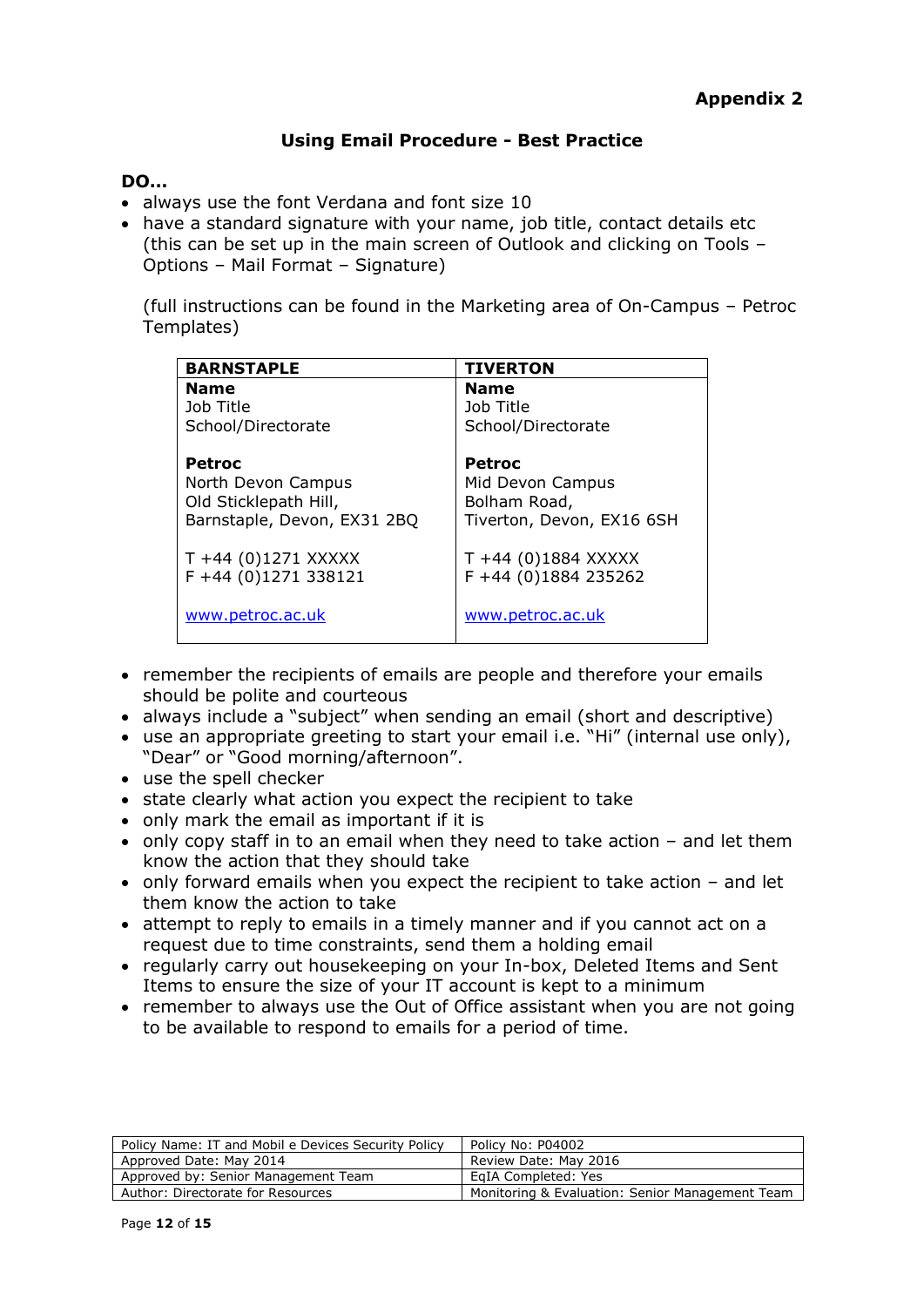## **DO NOTS…**

- use symbols and characters such as smileys
- write emails in capitals as it is considered as "shouting" and aggressive
- copy people in to an email unnecessarily.
- use a wallpaper on your email template
- use your Petroc account to send personal emails
- forward chain letters, junk mail and jokes
- use unnecessary abbreviations, jargon and slang
- send information by email that could be communicated via a different method – i.e. face-to-face, In the Know etc.

| Policy No: P04002                               |
|-------------------------------------------------|
| Review Date: May 2016                           |
| EaIA Completed: Yes                             |
| Monitoring & Evaluation: Senior Management Team |
|                                                 |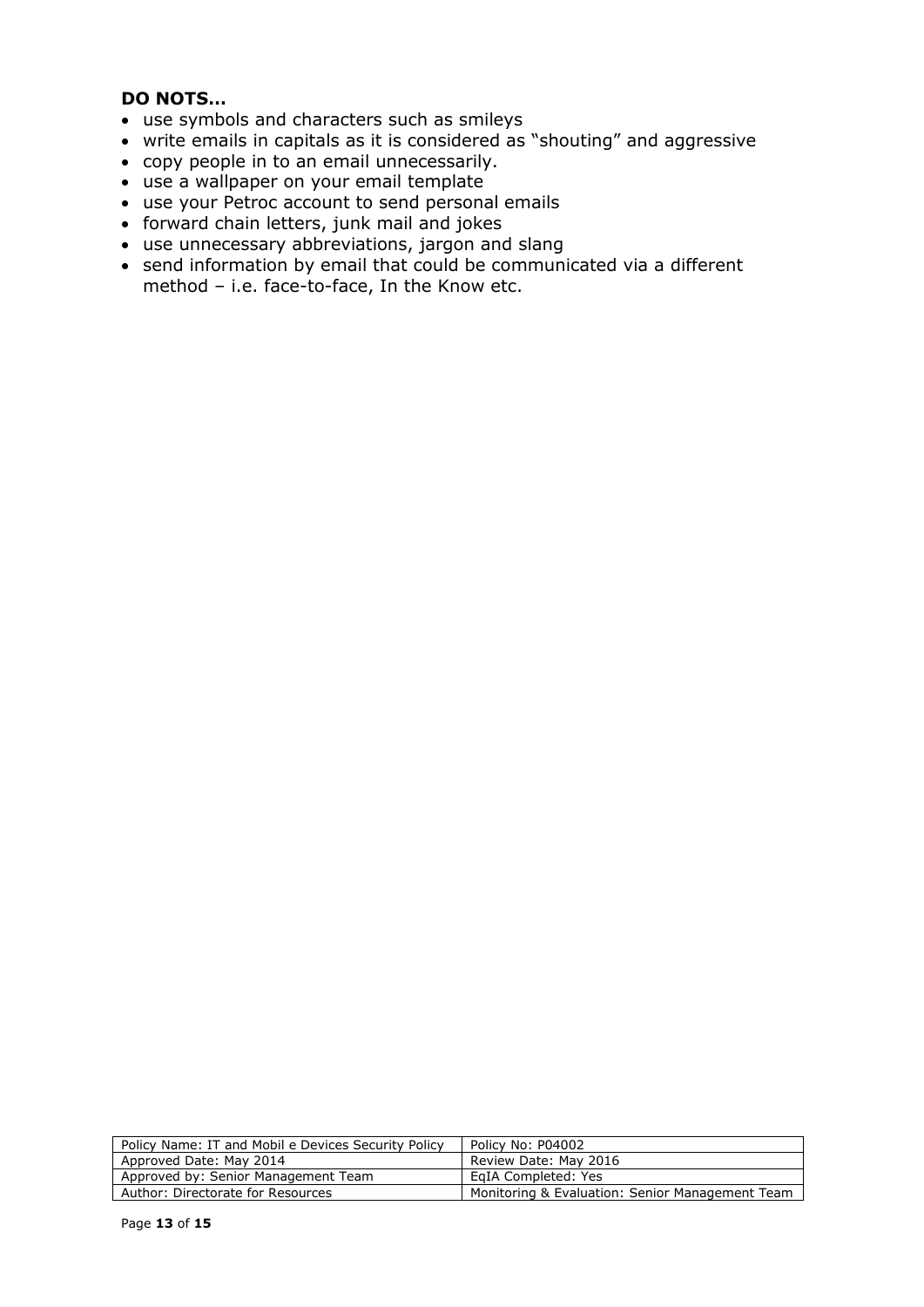# **Abbreviated IT Security Policy for Student Use**

### **Your Responsibilities when using Petroc's IT Systems:**

Petroc has invested a considerable amount of money in the IT facilities available to students. Responsibility accompanies access to these facilities. On the enrolment form that you signed, you agreed to a number of responsibilities including: "I agree to take personal responsibility for computer security and use as set out in Petroc's IT Security Policy". Some of the key points of this policy are listed below:

- Petroc's computer systems including issued laptops and tablets are to be used only for college-approved activities.
- Users may not interfere with college computer systems in any way
- Passwords must not be disclosed to anyone other than a college authority
- The use of one user's computer system account by another user is expressly forbidden!
- All student user data will be removed from Petroc's computer system at the end of the academic year, unless a request in writing is made to IT Services.
- Access to services which present material which might offend the public sense of decency is considered an inappropriate use of Petroc's resources and may result in disciplinary action.
- No communication is to be created or sent which may constitute intimidating, hostile or offensive material on the basis of race, colour, creed, religion, national origin, age, sex, marital status, lawful alien status, non job related physical or mental disability, veteran status, sexual orientation or other basis prohibited by law.
- This college's policy against sexual or other harassment applies fully to electronic mail and instant messaging including same sex harassment.
- Misuse of Petroc's computer systems by a user which results in cost to this college will result in those costs being charged to the user. Such costs will be a minimum of £25.00 and have no upper limit
- Monitoring of Petroc's systems will be carried out, therefore privacy and confidentiality is not guaranteed.
- Users are warned that a breach of this policy is a disciplinary offence.
- Unauthorised access to, copying, alteration or interference with computer programs or data is prohibited. Users must not make or use unauthorised copies of copyrighted software. (see footnote: software piracy)
- Petroc's IT Security Policy can be viewed on-line at: https://oncampus.petroc.ac.uk/information/218/home\_page.htm

| Policy Name: IT and Mobil e Devices Security Policy | Policy No: P04002                               |
|-----------------------------------------------------|-------------------------------------------------|
| Approved Date: May 2014                             | Review Date: May 2016                           |
| Approved by: Senior Management Team                 | EaIA Completed: Yes                             |
| Author: Directorate for Resources                   | Monitoring & Evaluation: Senior Management Team |